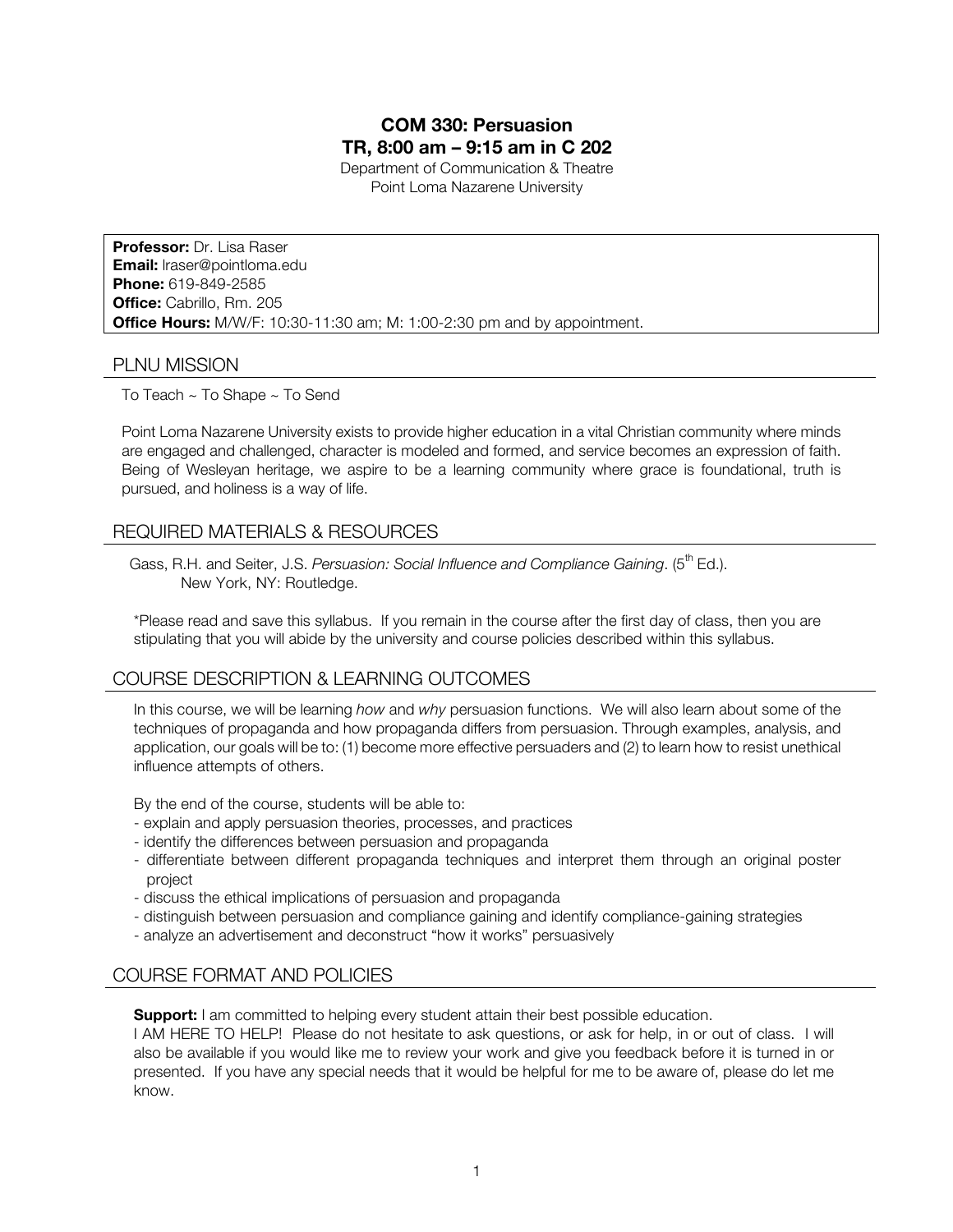**Attendance:** As members of a learning community, your presence is appreciated, and your absence is noticed. The class sessions are set up to help people learn from each other (through discussions, activities, etc.) and you are expected to attend each class session. Everyone has useful and insightful information to offer to the class. Participation is the core of this work, and to help keep track of that, I take attendance.

You are allowed two (2) excused or unexcused absences in the course of the semester without penalty. The only absences excused after that will be university approved absences (see section below). It is your choice how you use these absences and it is encouraged that you use them wisely. Please note that these 2 absences DO include instances of illness and family obligations. Each absence over two will result in a 15-point deduction to your overall grade.

As noted in the University catalog: If you are absent from more than 10 percent of class meetings (3 classes), I have the option of filing a written report which may result in de-enrollment. If the absences exceed 20 percent (6 classes), you may be de-enrolled without notice. If the date of de-enrollment is past the last date to withdraw from a class, you will be assigned a grade of W or WF consistent with university policy in the grading section of the catalog. See Academic Policies in the undergrad student catalog.

**University Approved Absences:** Absences for certain events and obligations recognized by the University (i.e.: participation in sports, forensics, music tours, etc.) may be counted as "excused." Please notify me at least one week prior to such absences with documentation and contact information from the sponsoring program/department. You are responsible for making up all work missed due to absences in a timely manner, to be worked out ahead of time with me.

Late to Class/Leaving Early: It is an expectation of this class community that we begin our class time *together*, and complete our class time *together* each day. Since arriving late to class is distracting to your classmates (and to your professor), you are expected to arrive on time. Three late arrivals will count as one absence. Truly perfect attendance (with no tardies or absences of any kind—you were literally present for all of every class meeting) will earn you 10 points of extra credit at the end of the semester (the only extra credit offered in this course).

Being absent for more than 20 minutes during any part of a class period, whether at the beginning, middle, or end, will constitute an absence. Similarly, it is expected that you remain actively engaged in the classroom activities until the entire class has been dismissed for the day. Failure to do so will result in a deduction of your participation points for the course. If you absolutely must leave early one day for an important/legitimate/emergency reason, please approve it with me at the class period prior or via email. (Please arrange any meetings with your major adviser so that they do not conflict with your class schedule.) If you leave class early without timely notification/approval, it will negatively affect your course participation grade. Please talk to me early in the semester if you have any questions or concerns about this policy.

**Late Work/Make-Up Work:** All work is expected on the planned "due dates" - at the beginning of the class period when they are due. In general, no late or makeup written assignments/presentations will be allowed. In the event of a personal emergency with written documentation and at my discretion, make-up work *may* be accepted for half credit. If you are absent on the day of a test or a presentation, I will only consider a make-up opportunity if you have communicated with me in advance of your absence and you have written documentation of a personal emergency. Depending upon the circumstance, a make-up opportunity may not receive full credit.

**Incomplete:** Incompletes will only be granted under extreme circumstances, given reasonable justification.

**Electronic Devices:** The use of cell phones and laptops/tablets during class is prohibited unless I ask for them to be used as a specific part of a class activity. Please join me in turning off or silencing all cell phones, laptops, and similar electronic devices and keeping them out of sight for the duration of class. This policy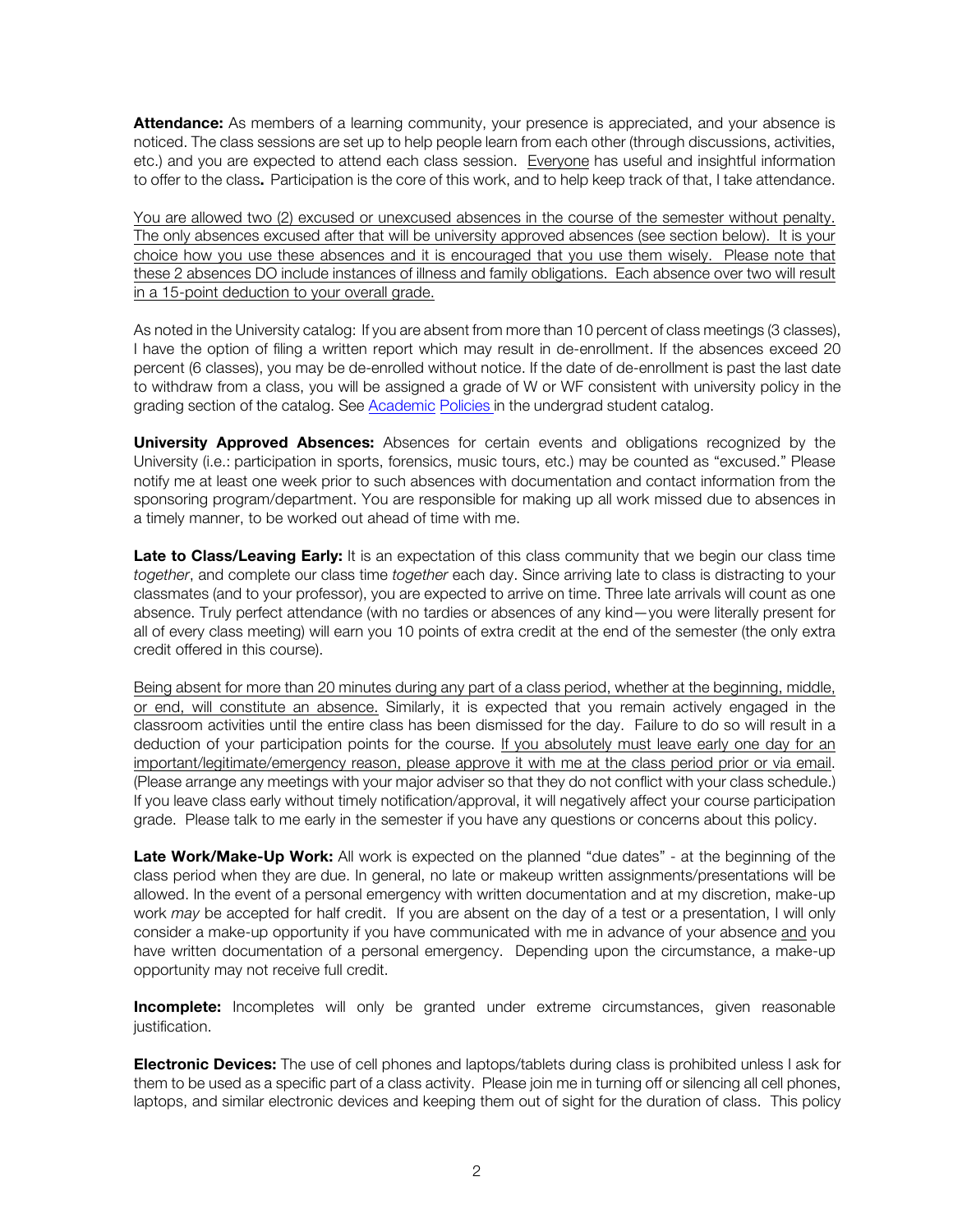was influenced by two important pieces of research: 1. Faria Sana, Tina Weston, and Nicholas J. Cepeda, "Laptop Multitasking Hinders Classroom Learning for Both Users and Nearby Peers," *Computers and Education* (March 2013): "We found that participants who multitasked on a laptop during a lecture scored lower on a test compared to those who did not multitask, and participants who were in direct view of a multitasking peer scored lower on a test compared to those who were not. The results demonstrate that multitasking on a laptop poses a significant distraction to both users and fellow students and can be detrimental to comprehension of lecture content." 2. Pam A. Mueller and Daniel M. Oppenheimer, "The Pen Is Mightier Than the Keyboard: Advantages of Longhand Over Laptop Note Taking" (April 2014). In this study, the authors found that students who hand wrote their notes during lectures remembered more material than students who used laptops for notetaking because they could not write everything down verbatim. The extra processing required by the hand writers to select important over extraneous information was beneficial for their retention of the material they were learning.

**Email:** I will frequently use email to communicate with you and I do my best to respond to your emails as promptly as possible. I will respond to emails Monday-Friday from 8:00 am – 4:00 pm. If you send me an email over the weekend or holiday, I will respond on the following school day.

**Written Work:** Please type, double-space and staple all written work unless instructed otherwise.It is my expectation that all writing will be clear, coherent, and free of grammatical/spelling errors. Please proof all written work – your grade will reflect both the substance and the style of your writing. When working on the computer, try to plan for the "unexpected" but predictable problems: plan extra time for library printing lines and back up files as you go.

#### **Student Responsibility:**

It is the student's responsibility to maintain his/her class schedule. Should the need arise to drop this course (personal emergencies, poor performance, etc.), the student has the responsibility to follow through (provided the drop date meets the stated calendar deadline established by the university), not the instructor. Simply ceasing to attend this course or failing to follow through to arrange for a change of registration (drop/add) may easily result in a grade of F on the official transcript.

#### **Final Exam Policy:**

Successful completion of this class requires taking the final examination on its scheduled day. The final examination schedule is posted on the Class Schedules site. Final exams will not be given early before our assigned date/time. Please arrange any activities or transportation for the break around this finals schedule so that you can be present to take the test at the assigned time.

#### **Academic Dishonesty:**

Students should demonstrate academic honesty by doing original work and by giving appropriate credit to the ideas of others. As stated in the university catalog, "Academic dishonesty is the act of presenting information, ideas, and/or concepts as one's own when in reality they are the results of another person's creativity and effort. Such acts include plagiarism, copying of class assignments, and copying or other fraudulent behavior on examinations. A faculty member who believes a situation involving academic dishonesty has been detected may assign a failing grade for a) that particular assignment or examination, and/or b) the course." See Academic Policies in the undergrad student catalog.

#### **Academic Accommodations:**

While all students are expected to meet the minimum academic standards for completion of this course as established by the instructor, students with disabilities may require academic accommodations. At Point Loma Nazarene University, students requesting academic accommodations must file documentation with the Disability Resource Center (DRC), located in the Bond Academic Center. Once the student files documentation, the Disability Resource Center will contact the student's instructors and provide written recommendations for reasonable and appropriate accommodations to meet the individual learning needs of the student. This policy assists the University in its commitment to full compliance with Section 504 of the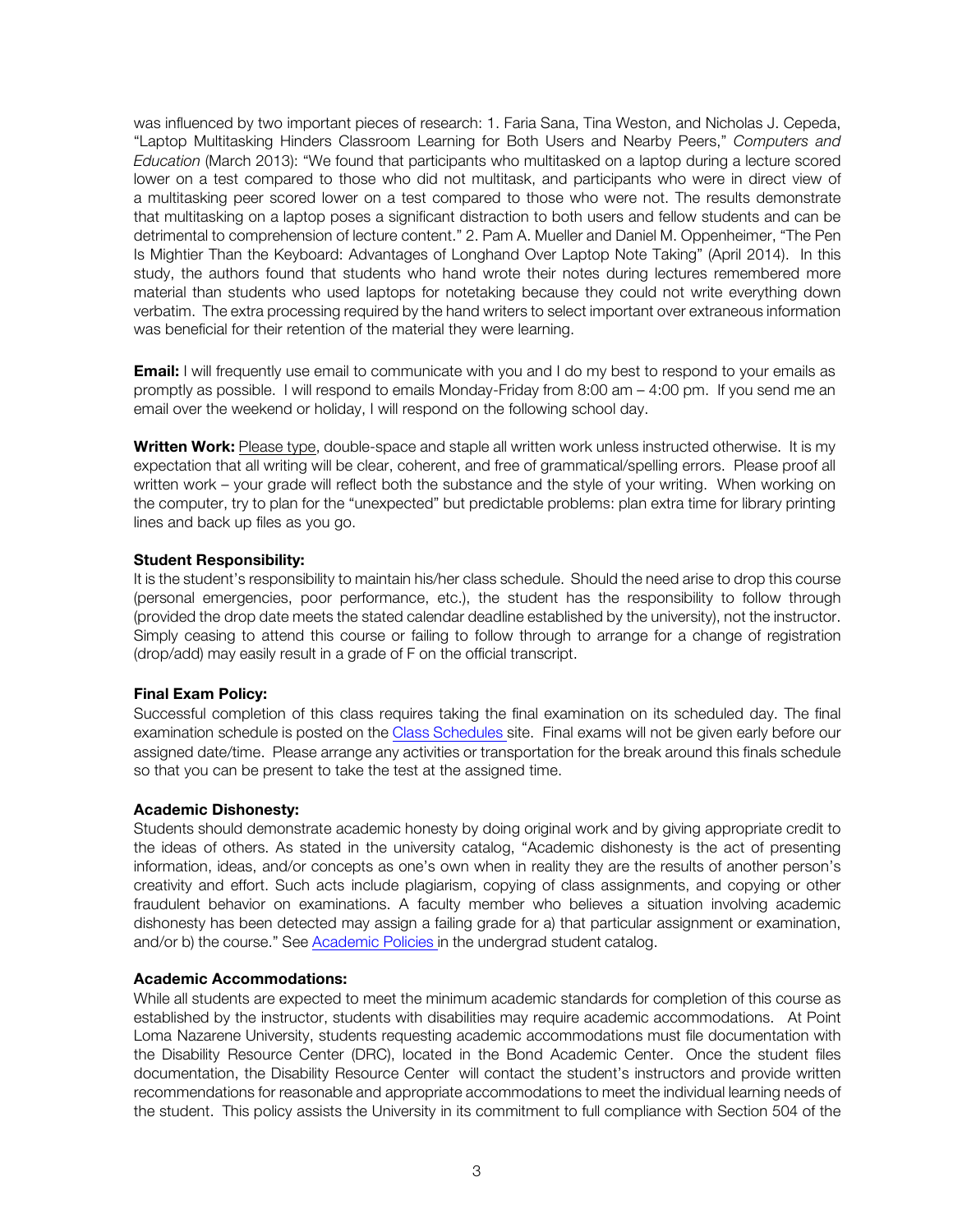Rehabilitation Act of 1973, the Americans with Disabilities (ADA) Act of 1990, and ADA Amendments Act of 2008, all of which prohibit discrimination against students with disabilities and guarantees all qualified students equal access to and benefits of PLNU programs and activities.

#### **Ferpa Policy:**

In compliance with federal law, neither PLNU student ID nor social security number will be used in publicly posted grades or returned sets of assignments without student written permission. This class will meet the federal requirements by (each faculty member choose one strategy to use: distributing all grades and papers individually; requesting and filing written student permission; or assigning each student a unique class ID number not identifiable on the alphabetic roster.). Also in compliance with FERPA, you will be the only person given information about your progress in this class unless you have designated others to receive it in the "Information Release" section of the student portal. See Policy Statements in the undergrad student catalog.

## **PLNU Copyright Policy:**

Point Loma Nazarene University, as a non-profit educational institution, is entitled by law to use materials protected by the US Copyright Act for classroom education. Any use of those materials outside the class may violate the law.

# CLASS ASSIGNMENTS & COURSE SCHEDULE

**Exams:** There are three exams in this course. Exams will include material from the book and in-class discussion/activities. You may bring one 3x5 notecard (front and back, handwritten – not typed) to each exam.

**Reading Quizzes:** There will occasionally be short unannounced quizzes (5-10 points each) on the assigned reading. Reading quizzes will be given at the beginning of class. If you arrive late to class, you will not be given additional time to take the quiz. Reading Quizzes cannot be made up. The reading quiz with the lowest score will be dropped at the end of the semester.

**Original Propaganda Poster:** You will design an original propaganda poster using a selection from the ten propaganda techniques that we will learn about in class. You will need to acquire a poster board for this assignment. Prompts will be given in class and you will have some choice in selecting the overall theme of your poster. On the day that your poster is due, we will hang them around the classroom and complete a "gallery tour," identifying the different propaganda techniques that we have studied.

**Ad Analysis Paper & Presentation:** You will select and analyze an advertisement (either a static image such as a billboard, magazine page, digital ad or a video) in order to uncover "how it works" persuasively. In a written paper, you will identify and evaluate the advertisement's use of persuasive strategies and explain what the advertisement is attempting to accomplish. Your textbook will be a very important resource to you in the successful completion of this project, so it is imperative that you keep up with your reading assignments. At the end of the semester, you will present the results of your analysis to the class in a formal presentation.

**In-Class (or take home) Assignments and Participation:** At times you will be given short assignments or exercises in class (or to take home) that are worth points toward your final grade. These assignments may include written responses/reflections, home learning, group work, etc. The point value for these assignments may vary, but will be clearly designated on the assignment.

The remaining portion of this grade will be designated for your class participation and will reflect your involvement in the course, including (but not limited to): your regular and on-time class attendance, how well/completely you read for the day and incorporate text concepts into the discussion/activities, how "present" you are in class, how readily you volunteer for in-class activities, and how well you generally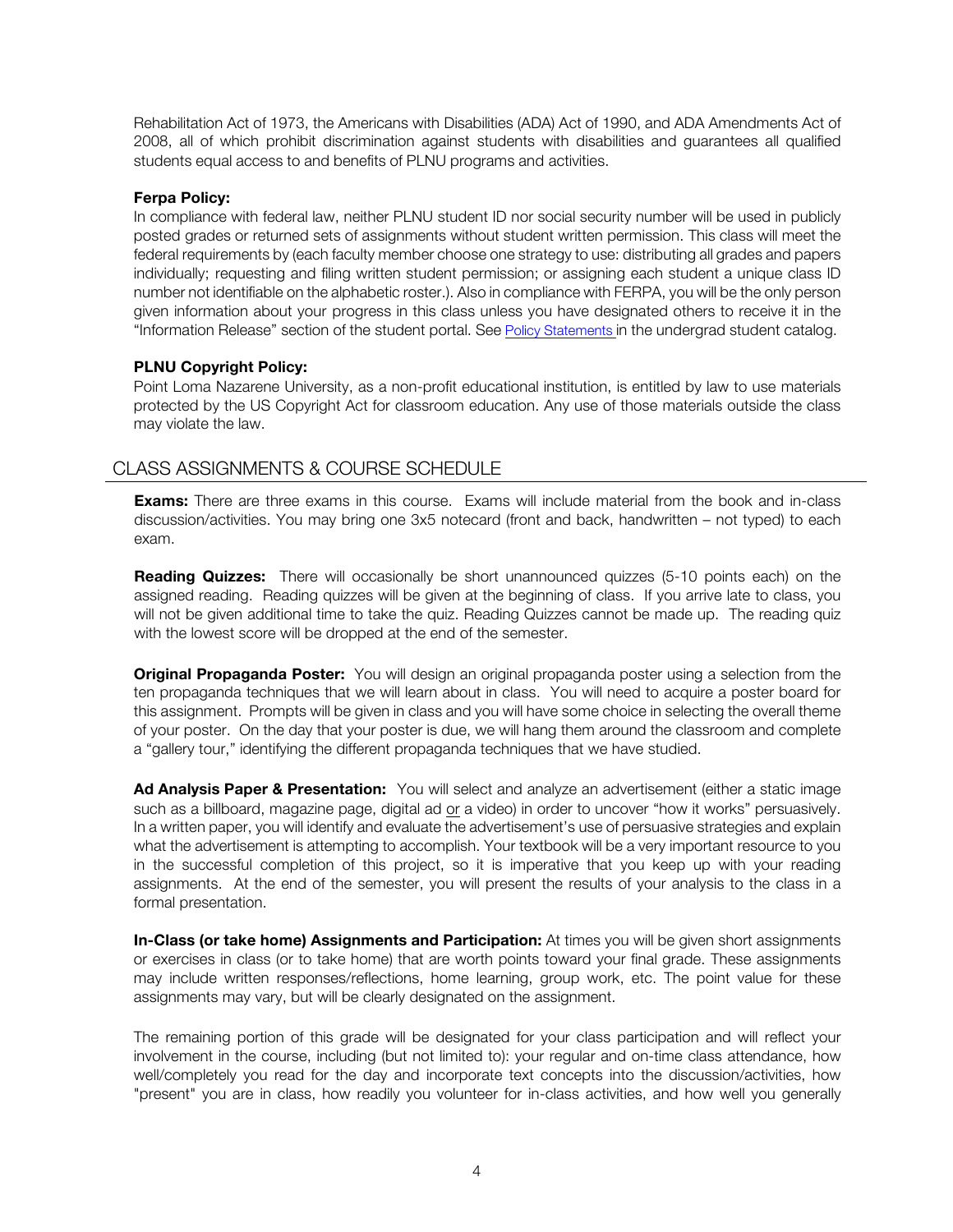project respectful involvement such as supportive listening, nonverbal feedback, and thoughtful verbal contributions.

# ASSESSMENT & GRADING

|               |    | Grade Scale (% to Letter): Final grades will be calculated as follows and will not be rounded. |      |
|---------------|----|------------------------------------------------------------------------------------------------|------|
| 93-100        |    | 73-76.9%                                                                                       | C.   |
| $90 - 92.9\%$ | A- | 70-72.9%                                                                                       | $C-$ |
| 87-89.9%      | B+ | 67-69.9%                                                                                       | $D+$ |
| 83-86.9%      | В  | 63-66.9%                                                                                       | D    |
| 80-82.9%      | В- | 60-62.9%                                                                                       | D-   |
| 77-79.9%      |    | 0-59                                                                                           |      |

### Point Distribution

| <b>COURSE REQUIREMENTS</b>                                    | <b>Number of Points</b><br><b>AVAILABLE</b> | <b>Number of Points</b><br>I EARNED |
|---------------------------------------------------------------|---------------------------------------------|-------------------------------------|
| Test $# 1$                                                    | 75                                          |                                     |
| Test $# 2$                                                    | 75                                          |                                     |
| Test # $3$                                                    | 100                                         |                                     |
| Original Propaganda Poster                                    | 75                                          |                                     |
| Ad Analysis Paper & Presentation                              | 125                                         |                                     |
| Additional Assignments, Reading Quizzes & Participation       | 100                                         |                                     |
| <b>TOTAL</b>                                                  | 550                                         |                                     |
| - Absence penalties (15 pts. per absence after 2<br>absences) | (e.g., 3 absences<br>$= -15$                |                                     |

## **Tentative Course Schedule**

- Subject to change with fair notice.
- Please complete reading prior to arriving at class on the assigned due date.

| WK.            | Date   | Topic                                                                                                                 | Reading/Assignments Due                            |
|----------------|--------|-----------------------------------------------------------------------------------------------------------------------|----------------------------------------------------|
|                | R 8/31 | Welcome/Course Introduction                                                                                           |                                                    |
| $\mathcal{P}$  | T.9/5  | Why Study Persuasion?                                                                                                 | Ch. 1 (Hint: we will have a short quiz on<br>Ch.1) |
|                | R 9/7  | Why Study Persuasion?<br>Prop Tech # 1 & 2: Assertion and<br>Bandwagon                                                |                                                    |
| 3              | T 9/12 | <b>What Constitutes Persuasion?</b>                                                                                   | Ch. 2                                              |
|                | R 9/14 | Attitudes and Consistency                                                                                             | Ch. 3                                              |
| $\overline{4}$ | T 9/19 | Attitudes and Consistency                                                                                             | Ch.3<br>Attitude Assessment Due                    |
|                | R 9/21 | Credibility<br>Prop Tech # 3: Cardstacking<br>Assign: Propaganda Posters                                              | Ch. 4                                              |
| 5              | T 9/26 | Communicator Characteristics and<br>Persuadability<br>Prop Tech # 4 & 5: Glittering Generalities<br>and False Dilemma | Ch. 5                                              |
|                | R 9/28 | Conformity and Influence in Groups                                                                                    | Ch. 6                                              |